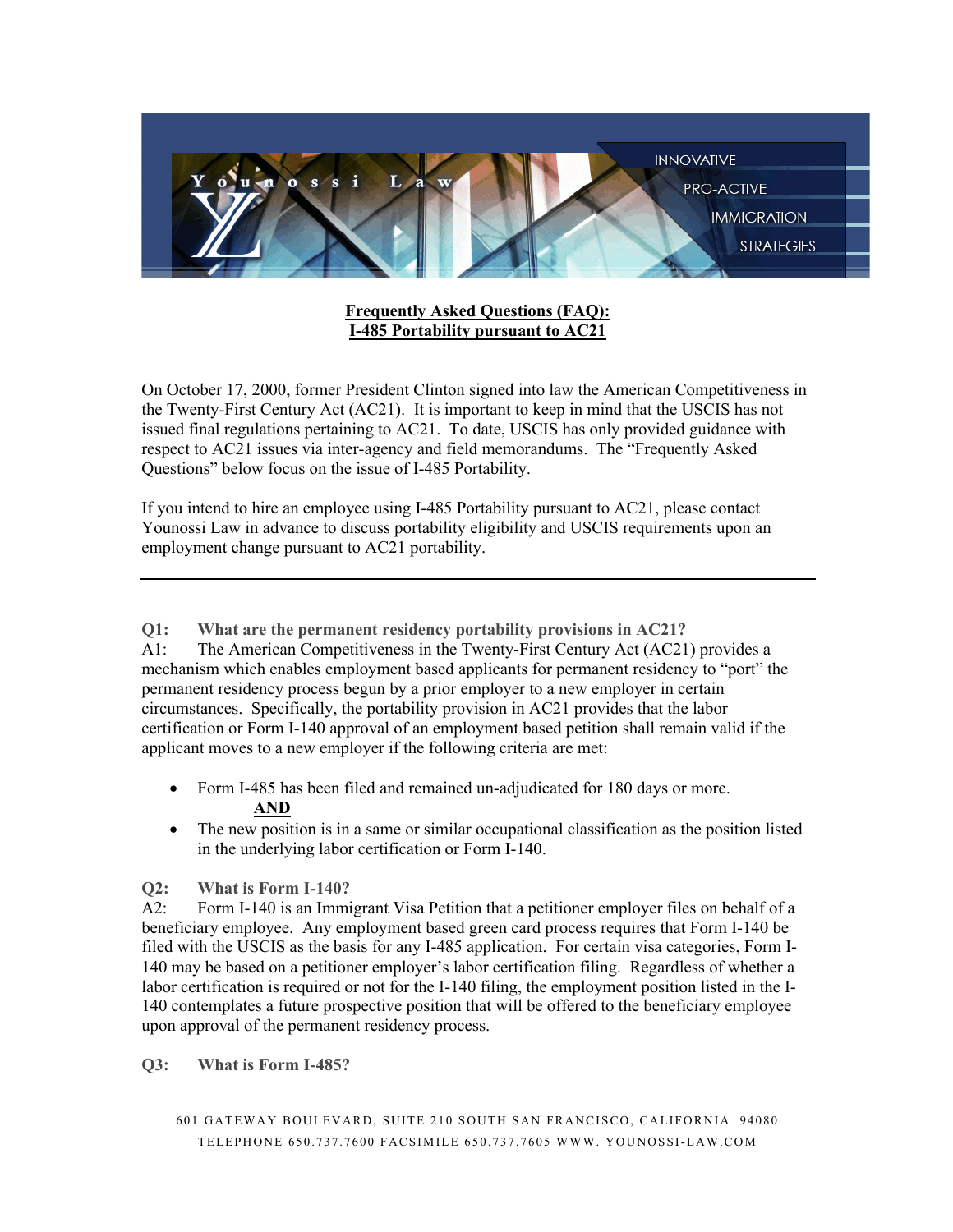A3: Form I-485 is an Application to Adjust Status to Permanent Resident Status. For any employment based permanent residency process, the basis for filing Form I-485 is a filed Form I-140 Immigrant Visa Petition. Form I-485 can be concurrently filed with Form I-140 if there are no backlogs in the applicable visa category. The USCIS' approval of Form I-485 effectively changes a beneficiary employee's status to that of a permanent resident or "green card holder."

**Q4: How does AC21 allow portability of a permanent residency process?** A4: Prior to AC21, beneficiary employees were required to remain employed with the petitioner employer that filed the I-140 petition on their behalf until the approval of the permanent residency and for a reasonable time thereafter. If the beneficiary employee changed positions while the permanent residency process was pending, the new employer would have to begin an entirely new permanent residency process for the beneficiary employer.

AC21's portability provisions allow an employee beneficiary to move to a new employer and keep intact the permanent residency process begun by their prior petitioner employer without the new employer having to file a new labor certification or I-140 on their behalf. The underlying permanent residency process may remain intact upon the employer change only if:

• Form I-485 has been filed with USCIS and remains pending (ie: has not been adjudicated) for at least 180 days

## **AND**

• The new employment position is in a same/similar occupation as the employment position listed in the underlying Form I-140 or labor certification filed by the prior petitioner employer.

**Q5: How does the Government determine if a job is in the same or similar occupational class?**

A5: To determine whether the new employment position is in a same/similar occupation as employment position listed in the underlying Form I-140 or labor certification filed by the prior petitioner employer, USCIS will:

- Compare the new job's duties with the job duties listed in the underlying I-140 and labor certification;
- Compare the DOT (Dictionary of Occupational Titles) code or SOC (Standard Occupational Classification) code assigned to the original I-140 and/or labor certification and which code would be appropriate for the new position;
- Compare the offered salary between the previous and new employer; substantial discrepancies between the prior and new wage may be taken into consideration as a factor in determining whether or not the new employment is in a same/similar occupation.

**Q6: Does the new employer have to be in the same city?**

A6: No. The new employer can be located anywhere in the United States. The same or similar term does not include any reference to geographic location.

## **Q7: Does the new employment have to offer the same salary?**

A7: No. A difference in wage offered on the approved labor certification or I-140 is allowed. However, USCIS has stated that a substantial discrepancy between the prior and new wage may be taken into consideration as a factor in determining whether or not the new employment is in a same/similar occupation.